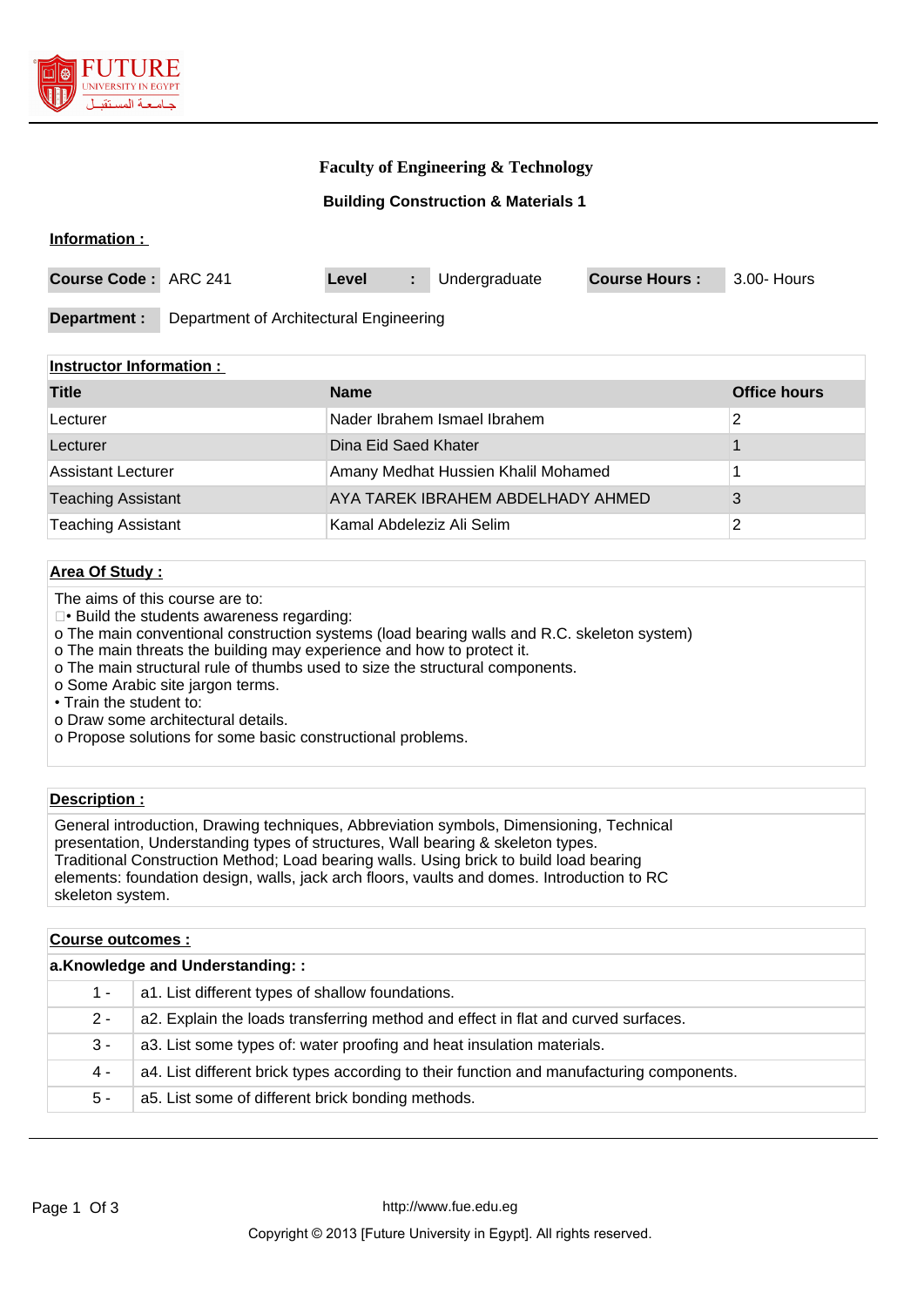

| $6 -$                          | a6. Choose the proper site jargon that suits the scientific term.                                                                                              |  |  |
|--------------------------------|----------------------------------------------------------------------------------------------------------------------------------------------------------------|--|--|
| <b>b.Intellectual Skills::</b> |                                                                                                                                                                |  |  |
| $1 -$                          | b1. Differentiate between structural and non-structural building components.                                                                                   |  |  |
| $2 -$                          | b2. Select proper structural system accordingly with building needs, offering and limitations.                                                                 |  |  |
| $3 -$                          | Propose building problems causes.                                                                                                                              |  |  |
|                                | c. Professional and Practical Skills::                                                                                                                         |  |  |
| $1 -$                          | c1. Construct different building structural elements in the load bearing and/or skeleton system:<br>foundations, walls, jack arch floors, vaults, and domes.   |  |  |
| $2 -$                          | c2. Protect different building elements against some of the surrounding threats such as: storm water,<br>ground water, and the thermal effect of the sun rays. |  |  |
| $3 -$                          | c3. Use freehand sketches and engineering drafting to draw building construction details.                                                                      |  |  |
| 4 -                            | c4. Build physical abstracted models to illustrate some constructional problems solutions.                                                                     |  |  |
|                                | d. General and Transferable Skills: :                                                                                                                          |  |  |
| $1 -$                          | d1. Do simple Search for information.                                                                                                                          |  |  |
| $2 -$                          | d2. Manage time to meet deadlines.                                                                                                                             |  |  |
| $3 -$                          | d3. Refer to relevant literatures.                                                                                                                             |  |  |

| <b>Course Topic And Contents:</b>                     |                      |   |                             |  |
|-------------------------------------------------------|----------------------|---|-----------------------------|--|
| <b>Topic</b>                                          | No. of hours Lecture |   | <b>Tutorial / Practical</b> |  |
| Introduction                                          | 4                    | 2 | 2                           |  |
| Terms & Structure Systems; traditional & conventional |                      |   |                             |  |
| English & Flemish Bonds                               | 4                    | 2 | 2                           |  |
| Foundations and Ground Floor.                         | 8                    | 4 | 4                           |  |
| Basement Floor and English court                      | 8                    | 4 | 4                           |  |
| Intermediate Floor: (Jack Arch)                       | 4                    | 2 | $\mathcal{P}$               |  |
| Final Roof: (R.C. Slap)                               | 4                    | 2 | 2                           |  |
| Final Roof: Domes on Pendentives & on Squenches       | 8                    |   | 4                           |  |
| <b>Final Roof: Vaults</b>                             | 4                    | 2 | 2                           |  |
| <b>Skeleton System</b>                                | 12                   | 6 | 6                           |  |

| <b>Teaching And Learning Methodologies:</b> |  |  |  |
|---------------------------------------------|--|--|--|
| Lectures                                    |  |  |  |
| <b>Physical Maquette</b>                    |  |  |  |
| Report                                      |  |  |  |
| <b>Class Work</b>                           |  |  |  |

| <b>Course Assessment :</b>   |                                  |                    |
|------------------------------|----------------------------------|--------------------|
| <b>Methods of assessment</b> | <b>Relative weight % Week No</b> | <b>Assess What</b> |
| Assignments/Studio work      | 40.00                            |                    |